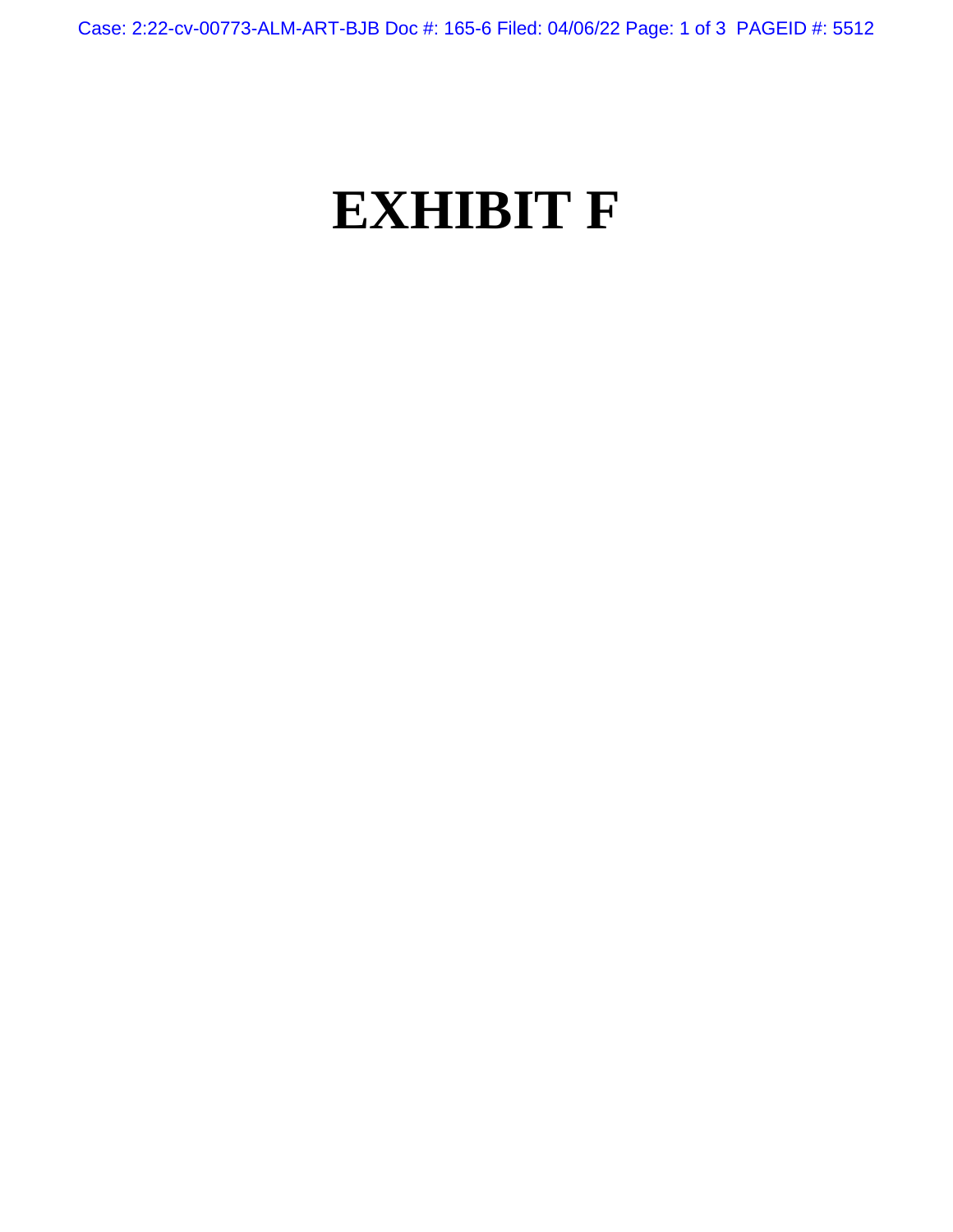## **Ohio Redistricting Commission 3-27-2022 PART 1 & 2 https://ohiochannel.org/video/ohio-redistricting-commission-3-27-2022**

**Co-Chair Speaker Robert Cupp** [00:00:00] The meeting of the Ohio Redistricting Commission will come to order. We are currently in the meeting, which began on March 26th and was recessed. Without objection the recess meeting will be officially adjourned. Hearing no objection the recessed meeting is now officially adjourned. I now call to order the March 27th, 2022 meeting of the Ohio Redistricting Commission, and I will ask the staff to please call the role

**clerk** [00:00:32] Co-chair of Speaker Cupp (Present) Co-Chair Senator Sykes (Present) Governor DeWine (present) Auditor Faber (here), President Huffman (here) Secretary LaRose (here) and Leader Russo (here) Mr. Co-Chair a quorum is present.

**Co-Chair Speaker Robert Cupp** [00:00:47] All members of the commission are present, at this time we will have a presentation from the independent mapmakers. They are virtual in room 116 of the Statehouse, and we ask that our audience today refrain from loud noise out of respect for the independent mapmakers and the persons watching the proceedings remotely on the Ohio Channel and commission members, please make sure that your microphone is on when talking and speak into the microphone so that all can hear. This time, I will turn this over to Dr. Johnson and Dr. McDonald and for an update.

**Dr. Michael McDonald** [00:01:30] Thank you co-chair and commissioners. And Dr. Johnson and I will make separate presentations of course, as we have done on. The progress that we've made to date is that we've learned from our last meeting yesterday. We now have two plans that we have checked and verified that they do compile up to Senate plans. And so we've independently done that. We've fine tuned those plans some as well, and they do take different approaches. So we'll discuss those different approaches. And I also had an opportunity to take a look at this swapping out of Union combined with Franklin County, instead using Pickaway and Madison to combine with Franklin. I'll start there first. I know we've shared maps and statistics with you. Just the high level view on that is that it can work. It doesn't substantively affect the proportional balance of the two parties, the number of districts, and it doesn't affect any of the competition or symmetry issues that the court has raised. So it's something that we could do with that plan and with all the other plans. I would also say that while we have done some fine tuning on our our maps, I think if we were really polishing these maps, we could improve county splits and compactness. And do, you know, look for those sorts of things at this point, but we want some guidance from you on the, the point where we have a disagreement about our two maps. And again, just to, I think, fairly characterize our disagreement of trying to do this as best I can because we do have a disagreement. Most of the state, we have different approaches. So our disagreement really centers down in the southeast, excuse me, southwest part of the state and between Montgomery and whether or not you go into Green with the extra district that has to cross over, which is what I do and or into Preble which is what Doug Johnson does. And but we have large amount of agreement, even though we've had different approaches, we have been working through this and adopting each other's approaches throughout the state. And although our symmetry issues, the districts that are contributing to your symmetry are a little bit different in some parts of the state and they they may behave in different ways, you know, by and large were some of that's just more of a function of the different choices that we made in those regions. It's not really a disagreement about how we could do things. And so when I talk about the disagreement that we do have and we do are seeking guidance from you on this, on which direction to go on, we could easily swap out like my approach to